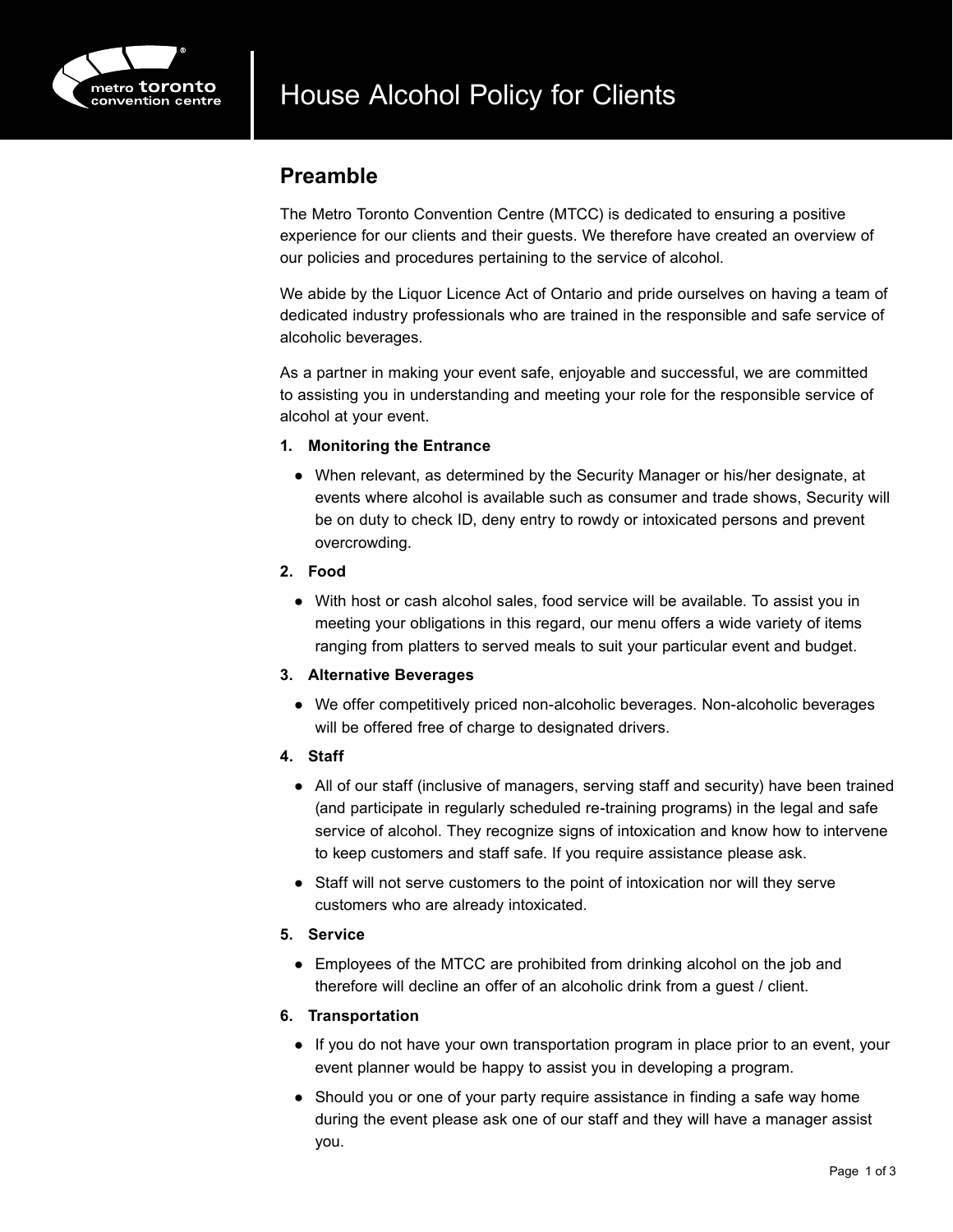

## House Alcohol Policy for Clients

#### **7. Underage Customers**

- Under legal drinking age customers are permitted to some events however, they will not be allowed to consume alcohol. ID will be checked when guests appear under the age of 25 years.
- Some events may be restricted to persons 19 years and over and ID will be checked on a regular basis.
- ID will be checked. For Ontario residents, only an Ontario Driver's Licence, AGCO BYID card, Canadian Armed Forces ID card, Canadian passport or Canadian Citizenship card will be accepted. For other patrons, the ID must contain a photo of the patron, state his or her date of birth and be issued by a government agency.

#### **8. Customers' Alcohol Use**

- The legal drinking age in Ontario is 19 years of age.
- As stated above (no.4) staff will assist customers to drink alcohol safely. Staff will not serve customers to the point of intoxication. They will not serve already intoxicated customers. Customers who are intoxicated or are becoming intoxicated will be denied alcohol service but will be offered nonalcoholic drinks at no cost.
- Alcohol is permitted in the licenced area. Alcohol is not permitted in the parking lot, service corridors and washrooms, on the escalators or dance floors and the outside entrance areas to the MTCC.
- Possession of unauthorized alcohol is not permitted and will be confiscated by security and not returned.
- The law prohibits use of illegal drugs.
- A maximum of 2 alcohol drinks will be served to each patron at any one time.
- We reserve the right to limit the quantity of drink tickets sold.
- **9. Managing Intoxicated and/or Troublesome Customers**
	- Patrons involved in troublesome behaviour will be asked to leave the premises and will not be permitted to return. The client will be notified by the manager on duty.

● Troublesome behaviours include vandalism, fighting, selling / using drugs, sexual harassment, physical or verbal abuse, belligerence or other similar behaviours. We reserve the right to indefinitely ban entry to these patrons as well as contact the police.

#### **10. Capacity Limits**

- In order to maintain a safe, fun and efficient environment, we adhere to fire code capacities as laid out by the Province of Ontario.
- **11. A Special Occasion Permit (SOP) can be revoked if any of the following occur:**
	- Drunkenness is permitted.
	- Sale / service to or consumption of alcohol by underage customers.
	- Use of illegal drugs.
	- Overcrowding (building occupancy) in the licenced area.
	- Sales or service outside of permit hours.
	- Opening the event to the public (with the exception of those SOP's dedicated to public shows).
	- Knowingly providing false information on the rental agreement or SOP application.
	- The SOP applicant fails to understand and comply with the roles and responsibilities outlined in the application form. Therefore, when applying for a Special Occasion Permit, please take the time to read and understand the responsibility you are assuming.

#### **12. MTCC / SOP process**

● When you as a client receive your SOP, follow these steps:

*(a.) A copy of your SOP must be forwarded to your MTCC event / catering manager one week prior to your event.*

*(b.) Forward copies of all LCBO invoices, which document your SOP number, to your MTCC event / catering manager PRIOR to the alcohol being delivered to the MTCC.*